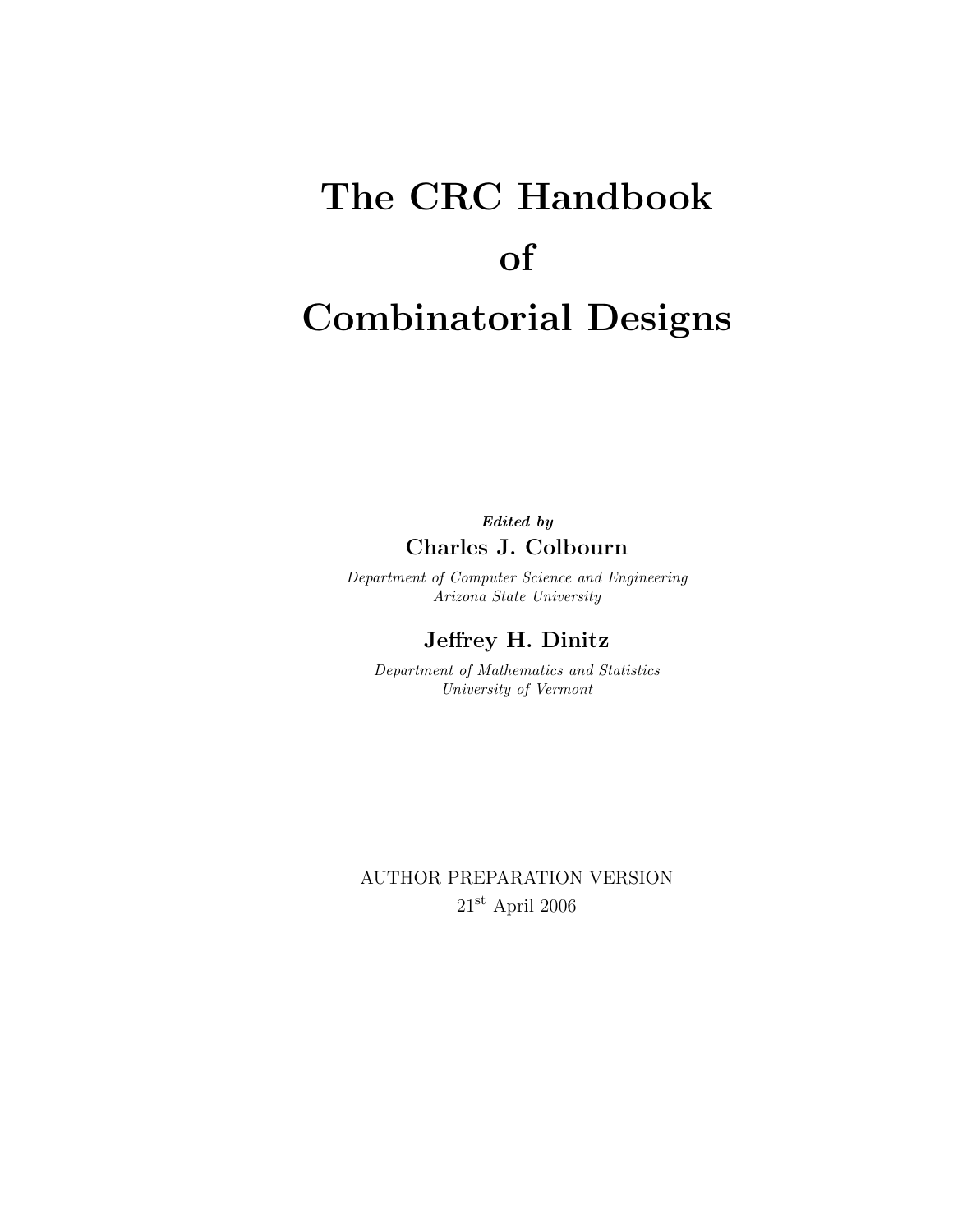# 36 Nested Designs

J. P. Morgan

## 36.1 NBIBDs: Definition and Example

- **36.1 Definition** If the blocks of a BIBD  $(V, \mathcal{D}_1)$  with v symbols in  $b_1$  blocks of size  $k_1$  are each partitioned into sub-blocks of size  $k_2$ , and the  $b_2 = b_1k_1/k_2$  sub-blocks themselves constitute a BIBD  $(V, \mathcal{D}_2)$ , then the system of blocks, sub-blocks and symbols is a nested balanced incomplete block design (nested BIBD or NBIBD) with parameters  $(v, b_1, b_2, r, k_1, k_2)$ , r denoting the common replication.  $(V, \mathcal{D}_1)$  and  $(V, \mathcal{D}_2)$  are the component BIBDs of the NBIBD.
- **36.2 Example** An NBIBD(16,24,48,15,10,5). Sub-blocks are separated by  $\vert$ .

 $(0, 1, 2, 3, 4|5, 6, 7, 8, 9)$   $(0, 1, 2, 3, 5|4, 6, 10, 11, 12)$   $(0, 1, 2, 3, 6|4, 5, 13, 14, 15)$  $(0, 1, 10, 11, 12|2, 3, 7, 8, 9)$   $(0, 2, 13, 14, 15|1, 3, 7, 8, 9)$   $(0, 3, 13, 14, 15|1, 2, 10, 11, 12)$  $(0, 4, 5, 7, 11|1, 8, 10, 13, 14)$   $(0, 4, 5, 9, 10|1, 7, 12, 13, 15)$   $(0, 4, 5, 8, 12|1, 9, 11, 14, 15)$  $(0, 6, 7, 10, 13|2, 4, 8, 11, 14)$   $(0, 6, 9, 12, 15|2, 4, 7, 10, 13)$   $(0, 6, 8, 11, 14|2, 4, 9, 12, 15)$  $(0, 7, 8, 10, 15 | 3, 5, 6, 12, 14)$   $(0, 7, 9, 12, 14 | 3, 5, 6, 11, 13)$   $(0, 8, 9, 11, 13 | 3, 5, 6, 10, 15)$  $(1, 5, 7, 12, 14|2, 6, 8, 10, 15)$   $(1, 5, 9, 11, 13|2, 6, 7, 12, 14)$   $(1, 5, 8, 9, 15|2, 6, 9, 11, 13)$  $(1, 4, 6, 7, 13|3, 8, 11, 12, 15)$   $(1, 4, 6, 9, 15|3, 7, 10, 11, 14)$   $(1, 4, 6, 8, 14|3, 4, 8, 12, 13)$  $(2, 5, 7, 11, 15|3, 4, 8, 12, 13)$   $(2, 5, 9, 10, 14|3, 4, 7, 11, 15)$   $(2, 5, 8, 12, 13|3, 4, 9, 10, 14)$ 

## 36.2 NBIBDs: Existence

- 36.3 Remarks The necessary conditions for existence of a NBIBD are those for the two component BIBDs  $(V, \mathcal{D}_1)$  and  $(V, \mathcal{D}_2)$ . Together they are:  $b_1 \geq v$ ,  $v|b_1k_1$ ,  $v(v 1|b_1k_1(k_1-1)$ , and  $v(v-1)|b_1k_1(k_2-1)$ . The necessary conditions are sufficient for  $k_1 = 4$  [4].
- **36.4 Remarks** There are 3 non-isomorphic BIBDs with  $(v, b_1, k_1) = (10, 15, 6)$  and 960 nonisomorphic BIBDs with  $(v, b_2, k_2) = (10, 30, 3)$  but [5] there is no NBIBD(10, 15, 30, 9, 6, 3). Thus the necessary conditions are not sufficient. This is the only case of nonexistence, where suitable component designs do exist, for  $v \le 16$  and  $r \le 30$ .
- **36.5 Table** Initial blocks for NBIBDs for  $v \le 16$  and  $r \le 16$ . One solution, provided at least one exists, is listed for each set of parameters meeting the necessary conditions, except that multiples of r are not listed for fixed values of  $(v, k_1, k_2)$ .

|    | $(v, b_1, b_2, r, k_1, k_2)$ , Blocks                                                                  |
|----|--------------------------------------------------------------------------------------------------------|
| 1. | $(5,5,10,4,4,2), (1 4   2 3) \bmod 5$                                                                  |
|    | 2. $(7, 7, 21, 6, 6, 2), (1 \ 6 \ 2 \ 5 \ 4 \ 3) \mod 7$                                               |
|    | 3. $(7, 7, 14, 6, 6, 3), (1 \ 2 \ 4 \   \ 6 \ 5 \ 3) \mod 7$                                           |
|    | 4. $(8, 14, 28, 7, 4, 2), (0 1   4 2)(3 6   5 \infty) \mod 7$                                          |
| 5. | $(9, 18, 36, 8, 4, 2), (01 02   10 20)(11 22   12 21) \text{ mod } (3,3)$                              |
|    | 6. $(9,12,36,8,6,2), (1\ 2\ 3\ 6\ 4\ \infty)(5\ 6\ 7\ 2\ 0\ \infty)(0\ 4\ 1\ 7\ 1\ 3\ 5)$ PC(4), mod 8 |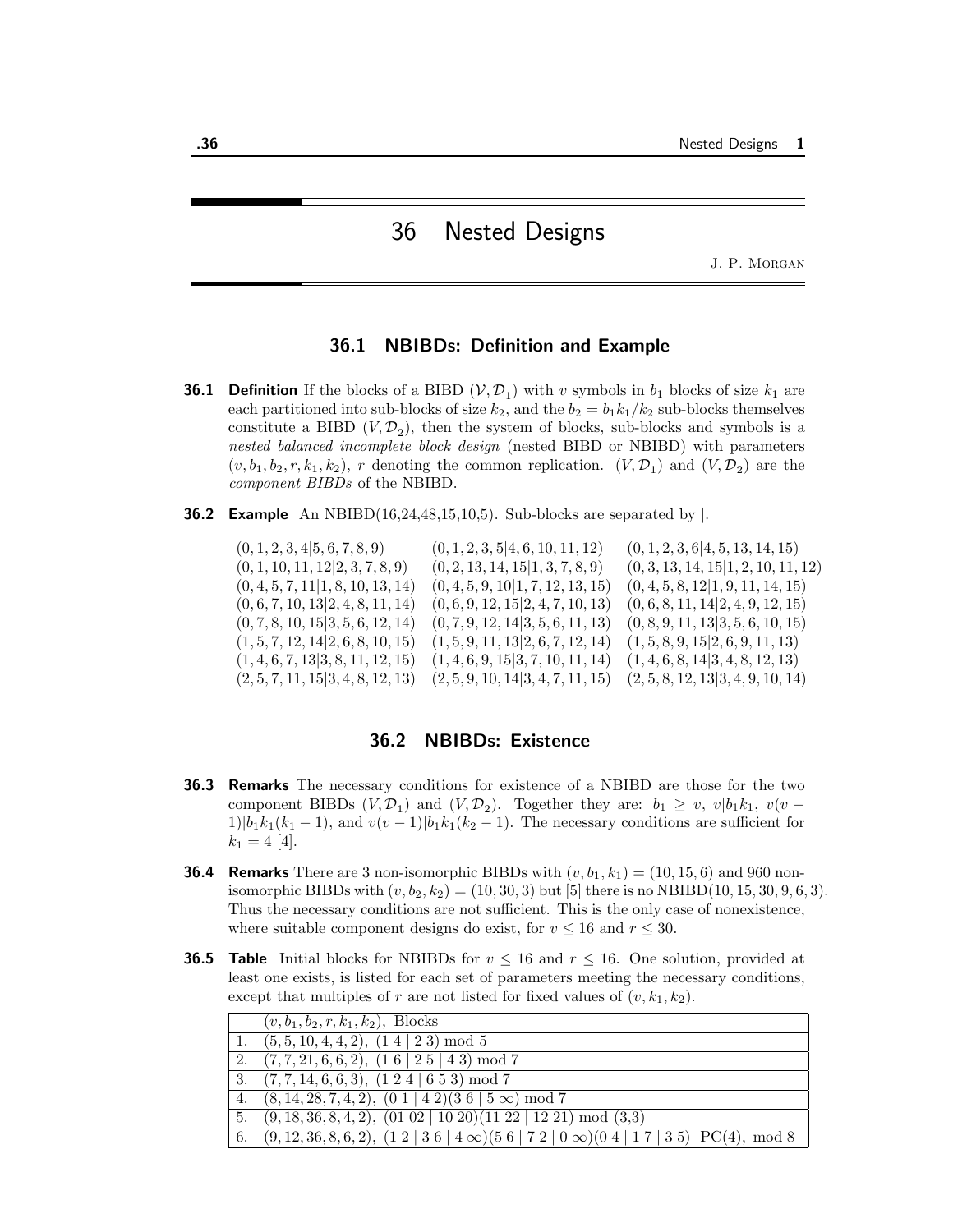| 7.       | $(9, 12, 24, 8, 6, 3), \overline{(1\ 3\ 4\ 2\ 6\ \infty)(5\ 7\ 0\ 2\ 6\ \infty)(1\ 3\ 4\ 5\ 7\ 0)}$ PC(4), mod 8                                                                         |
|----------|------------------------------------------------------------------------------------------------------------------------------------------------------------------------------------------|
| 8.       | $(9,9,36,8,8,2)$ $(18 \mid 27 \mid 36 \mid 45)$ , mod 9                                                                                                                                  |
| 9.       | $(9,9,18,8,8,4), (01 02 10 20   11 22 12 21) \mod (3,3)$                                                                                                                                 |
| 10.      | $(10, 15, 45, 9, 6, 2), (0_0 2_0 3_0 2_1 3_1 4_1)(2_0 3_0 0_0 3_1 4_0 0_1)(0_0 0_1 1_0 3_1 2_1 4_1 \mod 5$                                                                               |
| 11.      | $(10, 15, 30, 9, 6, 3)$ , No NBIBD exists, see Example 36.28 for $(10, 30, 60, 18, 6, 3)$                                                                                                |
| 12.      | $(10, 10, 30, 9, 9, 3), (1_0 2_0 4_1 3_0 4_0 3_1 0_1 1_1 2_1)(2_0 3_1 0_0 1_0 2_1 3_0 1_1 4_0 4_1) \mod 5$                                                                               |
| 13.      | $(6, 15, 30, 10, 4, 2), (0 \ 2 \   \ 1 \ 3)(\infty \ 0 \   \ 3 \ 4)(\infty \ 4 \   \ 1 \ 2) \mod 5$                                                                                      |
| 14.      | $(11, 11, 55, 10, 10, 2), (1 10   2 9   3 8   4 7   5 6) \bmod{11}$                                                                                                                      |
| 15.      | $(11, 11, 22, 10, 10, 5), (1 \ 3 \ 4 \ 5 \ 9 \ 2 \ 6 \ 8 \ 10 \ 7) \mod 11$                                                                                                              |
| 16.      | $(12, 33, 66, 11, 4, 2), (0 1   3 7)(10 2   9 4)(8 6   5 \infty) \text{ mod } 11$                                                                                                        |
| 17.      | $(12, 22, 66, 11, 6, 2), (0 \ 3 \   \ 1 \ 5 \   \ 4 \ 9)(8 \ 10 \   \ 7 \ 6 \   \ 2 \infty) \mod 11$                                                                                     |
| 18.      | $(12, 22, 44, 11, 6, 3), (0 1 3   4 5 9)(10 7 \infty   6 8 2) \text{ mod } 11$                                                                                                           |
| 19.      | $(7, 21, 42, 12, 4, 2), (0 1   4 2)(0 2   1 4)(0 4   2 1) \text{ mod } 7$                                                                                                                |
| 20.      | $(13, 39, 78, 12, 4, 2), (1 12   5 8)(2 11   3 10)(4 9   6 7) \mod 13$                                                                                                                   |
| 21.      | $(13, 26, 78, 12, 6, 2), (3 10   4 9   1 12)(5 8   11 2   6 7) \text{ mod } 13$                                                                                                          |
| $22. \,$ | $(13, 26, 52, 12, 6, 3), (1\ 3\ 9\ 4\ 12\ 10)(2\ 6\ 5\ 7\ 8\ 11) \mod 13$                                                                                                                |
| 23.      | $(13, 13, 78, 12, 12, 2), (1 \ 12 \ 12 \ 11 \ 13 \ 10 \ 14 \ 9 \ 15 \ 8 \ 6 \ 7) \mod 13$                                                                                                |
| 24.      | $(13, 13, 52, 12, 12, 3), (1\ 3\ 9\ 4\ 12\ 10\ 2\ 6\ 5\ 7\ 8\ 11) \mod 13$                                                                                                               |
| 25.      | $(13, 13, 39, 12, 12, 4), (1\ 12\ 5\ 8\ 2\ 11\ 3\ 10\ 4\ 9\ 6\ 7) \mod 13$                                                                                                               |
| 26.      | $(13, 13, 26, 12, 12, 6), (1\ 3\ 9\ 4\ 12\ 10\ 2\ 6\ 5\ 7\ 8\ 11) \mod 13$                                                                                                               |
| 27.      | $(15, 35, 105, 14, 6, 2), (1_1 0_0   2_1 0_1   4_1 \infty) (0_0 3_0   0_1 5_0   \infty 6_0) (2_0 1_0   4_0 3_1   1_1 0_1)$                                                               |
|          | $(2_0 0_1   5_0 1_1   3_1 3_0) (4_0 1_1   5_0 0_0   0_1 3_1) \mod 7$                                                                                                                     |
| 28.      | $(15, 35, 70, 14, 6, 3), (1_1 2_1 4_1)0_0 0_1 \infty)$ $(0_0 0_1 \infty)3_0 5_0 6_0)$ $(2_0 4_0 1_1)1_0 3_1 0_1)$                                                                        |
|          | $(2_0 5_0 3_1   0_1 1_1 3_0) (4_0 5_0 0_1   1_1 0_0 3_1) \mod 7$                                                                                                                         |
| 29.      | $(15, 21, 105, 14, 10, 2)$ , No $\mathcal{D}_1$ exists, but $(15, 42, 210, 28, 10, 2)$ does exist $([10])$                                                                               |
| 30.      | $(15, 21, 42, 14, 10, 5)$ , No $\mathcal{D}_1$ exists, but $(15, 42, 84, 28, 10, 5)$ does exist $([10])$                                                                                 |
| 31.      | $(15, 15, 105, 14, 14, 2), (1 \ 14 \ 1 \ 2 \ 13 \ 1 \ 3 \ 12 \ 1 \ 4 \ 11 \ 1 \ 5 \ 10 \ 1 \ 6 \ 9 \ 1 \ 7 \ 8) \mod 15$                                                                 |
| 32.      | $(15, 15, 30, 14, 14, 7), (0_1 1_1 2_1 3_1 4_1 5_1 6_1)0_0 1_0 2_0 3_0 4_0 5_0 6_0$ fixed,                                                                                               |
|          | $(\infty 4_0 1_0 1_1 2_0 4_1 2_1 0_1 6_1 5_1 5_0 3_1 6_0 3_0)$                                                                                                                           |
|          | $(0_0 2_0 4_0 5_1 1_0 6_1 3_1 \mid \infty 6_0 5_0 4_1 3_0 2_1 1_1) \mod 7$                                                                                                               |
| 33.      | $(16, 60, 120, 15, 4, 2), (\infty \ 0 \   \ 5 \ 10)(1 \ 2 \   \ 4 \ 8)(6 \ 9 \   \ 7 \ 13)(11 \ 3 \   \ 12 \ 14) \mod 15$                                                                |
| 34.      | $(16, 40, 120, 15, 6, 2), (0 1   9 3   5 12)(0 3   1 12   6 2)(11 9   1 3   0 8)$                                                                                                        |
|          | mod 16, last block $PC(8)$                                                                                                                                                               |
| 35.      | $(16, 40, 80, 15, 6, 3), (0_0 0_1 0_2)1_1 2_1 3_1)(1_0 3_0 0_2)1_2 0_1 2_1)(1_0 3_0 0_1)0_0 3_2 4_1)$                                                                                    |
|          | $(2_0 3_0 4_1 4_0 0_2 1_2)(0_0 0_1 0_2 1_2 2_2 4_2)(\infty 3_0 4_0 0_0 3_1 4_2)(\infty 2_1 4_2 0_0 3_1 1_2)$                                                                             |
|          | $(\infty 3_1 1_2   0_0 1_1 3_2) \mod 5$                                                                                                                                                  |
| 36.      | $(16, 30, 120, 15, 8, 2), (\infty 0 \mid 3 \cdot 14 \mid 1 \cdot 4 \mid 9 \cdot 7)(2 \cdot 8 \mid 6 \cdot 13 \mid 5 \cdot 10 \mid 11 \cdot 12) \mod 15$                                  |
| 37.      | $(16, 30, 60, 15, 8, 4), (0 1 3 7   4 9 14 \infty) (2 10 11 13   5 6 8 12) \mod 15$                                                                                                      |
| 38.      |                                                                                                                                                                                          |
|          | $(16, 24, 120, 15, 10, 2), (\infty_1 0_1   \infty_2 0_2   1_2 1_3   2_2 2_4   2_3 1_4) (\infty_2 0_3   \infty_3 0_2   1_1 2_4   2_1 2_3   1_3 1_4)$                                      |
|          | $(\infty_1 0_3   \infty_3 0_1   1_1 2_2   2_1 1_4   1_2 2_4) (\infty_2 2_4   \infty_3 2_3   \infty_4 0_2   0_1 2_2   1_1 1_2)$                                                           |
|          | $(\infty_1 0_2   \infty_3 2_4   \infty_4 0_3   2_1 1_3   1_2 2_3) (\infty_1 2_4   \infty_2 1_1   \infty_4 0_1   2_1 0_3   2_2 1_3)$                                                      |
|          | $(\infty_4 0_4   1_1 2_1   1_2 2_2   1_3 2_3   1_4 2_4) \mod 3$ , with $(\infty_1 \infty_2   \infty_3 \infty_4   2_1 2_4   2_2 1_4   2_3 0_4)$                                           |
|          | $(\infty_1 \infty_3   \infty_2 \infty_4   0_1 0_4   0_2 2_4   0_3 1_4) (\infty_1 \infty_4   \infty_2 \infty_3   1_1 1_4   1_2 0_4   1_3 2_4)$                                            |
| 39.      | $(16, 24, 48, 15, 10, 5)$ , See Example 36.2                                                                                                                                             |
| 40.      | $(16, 20, 120, 15, 12, 2), (1\ 2 4\ 8 6\ 13 7\ 9 0\ 5 10\ \infty)(6\ 7 9\ 13 11\ 3 12\ 14 5\ 10 0\ \infty)$                                                                              |
|          | $(11\ 12 14\ 3 1\ 8 2\ 4 10\ 0 5\ \infty)(1\ 4 6\ 9 11\ 14 2\ 8 7\ 13 12\ 3)\ \text{PC}(5)$ , mod 15                                                                                     |
| 41.      | $(16, 20, 80, 15, 12, 3), (0 1 5   2 8 10   6 7 9   13 4 \infty)(5 6 10   7 13 0   11 12 14   3 9 \infty)$                                                                               |
|          | $(10\ 11\ 0\ 12\ 3\ 5\ 1\ 2\ 4\ 8\ 14\ \infty)(2\ 7\ 12\ 1\ 4\ 8\ 6\ 9\ 13\ 3\ 11\ 14)\ P\text{C}(5),\ \text{mod }15$                                                                    |
| 42.      | $(16, 20, 60, 15, 12, 4), [ (1 2 4 8   6 7 9 13   0 5 10 \infty) (6 7 9 13   11 12 14 3   5 10 0 \infty)$                                                                                |
|          | $(11\ 12\ 14\ 3\ 1\ 2\ 4\ 8\ 10\ 0\ 5\ \infty)(1\ 2\ 4\ 8\ 6\ 7\ 9\ 13\ 11\ 12\ 14\ 3)]$ PC(5), mod 15                                                                                   |
| 43.      | $(16, 20, 40, 15, 12, 6), (0 5 1 4 7 13   2 6 8 10 9 \infty) (5 10 6 9 12 3   7 11 13 0 14 \infty)$                                                                                      |
|          | $(100111428   121354\infty)(19614114   87131232) PC(5), mod 15$                                                                                                                          |
| 44.      | $(16, 16, 80, 15, 15, 3), (1 5 8   2 10 12   3 4 7   6 11 13   9 14 15) \text{ mod } 16$                                                                                                 |
| 45.      | $(16, 16, 48, 15, 15, 5), (3\ 14\ 10\ 2\ 1\ 12\ 5\ 8\ 6\ 11\ 9\ 15\ 4\ 7\ 13) \mod 16$<br>Some initial blocks taken through partial cycles, e.g. $PC(5) \Rightarrow$ subcycle of order 5 |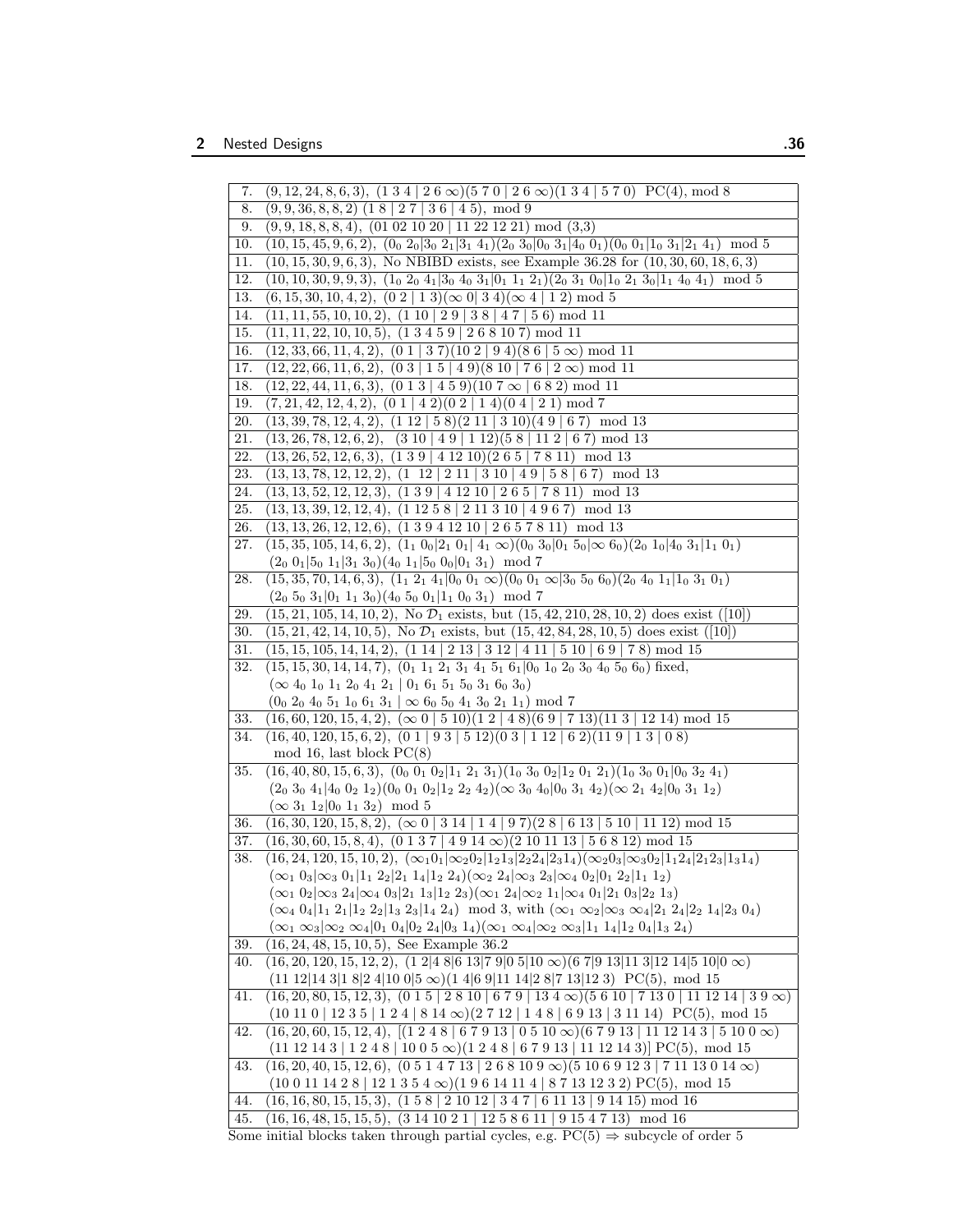**36.6 Definition** An NBIBD is resolvable if the superblock component design  $(V, \mathcal{D}_1)$  is resolvable. An NBIBD is *near-resolvable* if the superblock component design  $(V, \mathcal{D}_1)$ is near-resolvable and  $k_1 < v - 1$ .

#### 36.7 Remarks

- 1. Table 36.5 contains resolvable and near-resolvable NBIBDs whenever the necessary conditions for those designs are met.
- 2. In Table 36.5, the following NBIBDs are resolvable: 4, 16, 17, 18, 33, 36, 37.
- 3. In Table 36.5, the following NBIBDs are near-resolvable: 5, 20, 21, 22.

# 36.3 Relationships Between NBIBDs and Other Designs

- **36.8 Remark** An NBIBD with  $k_1 = v 1$  is a near-resolvable BIBD.
- **36.9 Remarks** A whist tournament design Wh $(4n)$  is a resolvable NBIBD $(4n, n(4n-1), 2n(4n-1))$ 1),  $4n-1, 4, 2$ . A whist tournament design Wh $(4n+1)$  is for  $n>1$  a near-resolvable NBIBD $(4n + 1, n(4n + 1), 2n(4n + 1), 4n, 4, 2)$ . Any NBIBD with  $k_1 = 2k_2 = 4$  is a balanced doubles schedule [4].
- **36.10 Remarks** Resolvable and near-resolvable NBIBDs have also been called *generalized* whist tournaments  $([1])$ . A pitch tournament design is a resolvable or near-resolvable  $NBIBD(v, v(v-1)/8, v(v-1)/4, v-1, 8, 4).$
- **36.11 Remarks** Table 36.5 contains these designs:
	- 1. Near-resolvable BIBDs: 1, 2, 3, 8, 9, 12, 14, 15, 23, 24, 25, 26, 31, 32, 44, 45.
	- 2. Whist tournaments: 1, 4, 5, 16, 20, 33.
	- 3. Other balanced doubles schedules: 13, 19
	- 4. Pitch tournaments: 9, 37.
- **36.12 Remark** A partition of the rows of a perpendicular array  $PA_{\lambda}(t, k_1, v)$  into  $\frac{k_1}{k_2}$  sets of size  $k_2$  is a NBIBD $(v, \lambda \binom{v}{t}, \lambda \binom{v}{t} k_1/k_2, \lambda \binom{v}{t} k_1/v, k_1, k_2)$ .

# 36.4 General nesting and other nested designs

- **36.13 Definition** Let  $\mathcal{D}_1$  and  $\mathcal{D}_2$  be two collections of equi-sized multisets (blocks) of elements from the same v-set V. If there is a partition of each of the  $b_1$  blocks of  $\mathcal{D}_1$  into blocks of size  $k_2$ , so that the resulting collection of  $b_2 = b_1 k_1/k_2$  blocks is  $\mathcal{D}_2$ , then the blocks of  $\mathcal{D}_2$  are sub-blocks of the blocks of  $\mathcal{D}_1$  and the system  $(\mathcal{V}, \mathcal{D}_1, \mathcal{D}_2)$  is a nested block design.
- **36.14 Remarks** This definition of nested block design provides a general framework for the nesting concept. Excluded, among others, are notions of nesting for which sub-blocks do not fully partition blocks [7].
- **36.15 Remark** A resolvable BIBD (RBIBD)  $(V, \mathcal{D})$  is a nested block design  $(V, \mathcal{D}_1, \mathcal{D}_2)$  where the blocks of  $\mathcal{D}_1$ , of size  $k_1 = v$ , are the resolution classes of  $\mathcal{D}$ , and  $\mathcal{D}_2 = \mathcal{D}$ .
- **36.16 Remark** Nested block designs may have more than two blocking systems and consequently more than one level of nesting. A doubly nested block design is a system  $(V, \mathcal{D}_1, \mathcal{D}_2, \mathcal{D}_3)$  where both  $(V, \mathcal{D}_1, \mathcal{D}_2)$  and  $(V, \mathcal{D}_2, \mathcal{D}_3)$  are nested block designs. This may be extended in the obvious fashion.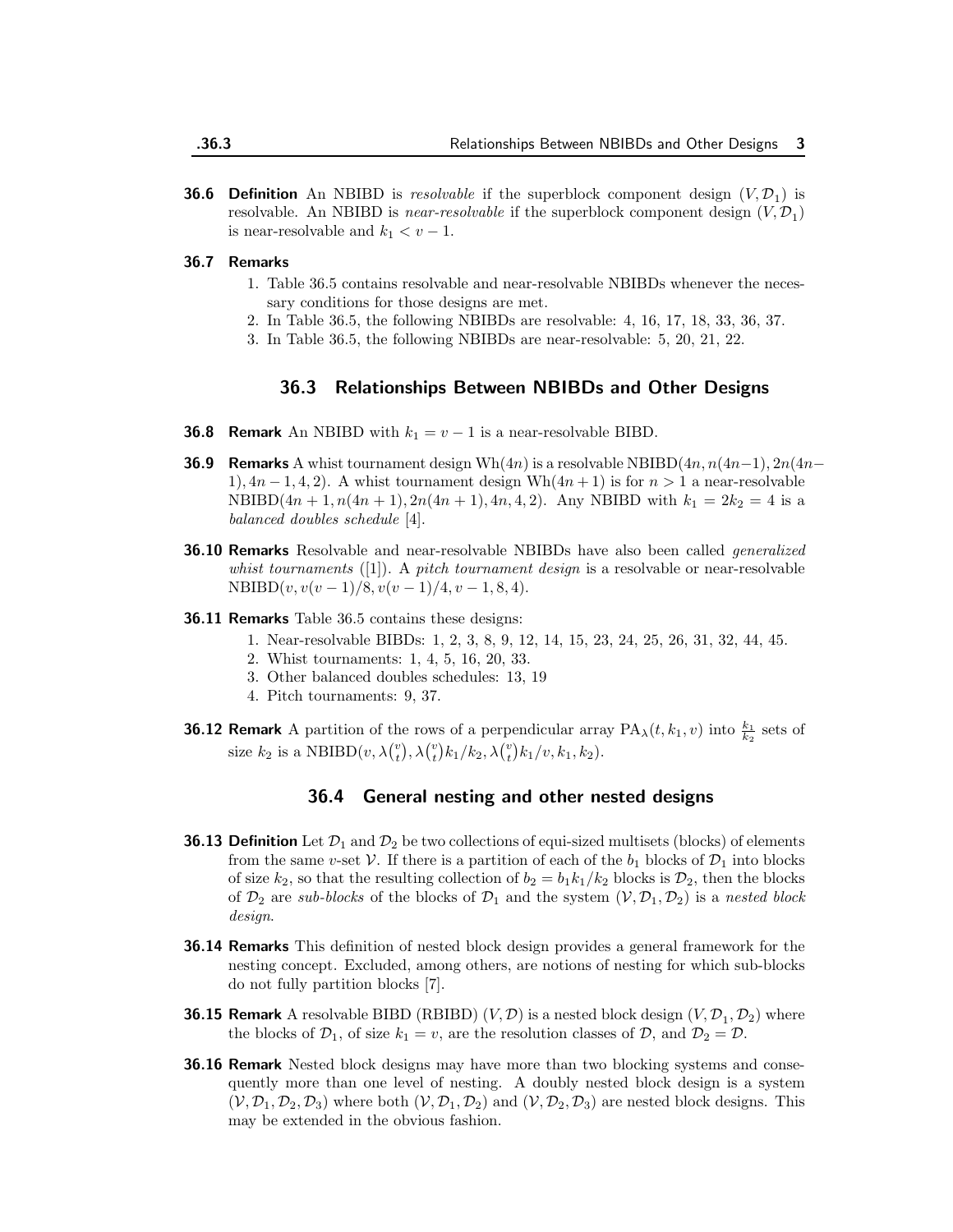- **36.17 Definition** A multiply nested BIBD (MNBIBD) is a nested block design  $(\mathcal{V}, \mathcal{D}_1, \mathcal{D}_2, \ldots, \mathcal{D}_s)$ with parameters  $(v, b_1, \ldots, b_s, r, k_1, \ldots, k_s)$  for which the systems  $(\mathcal{V}, \mathcal{D}_i, \mathcal{D}_{i+1})$  are NBIBDs for  $j = 1, \ldots, s - 1$ .
- **36.18 Remarks** A resolvable NBIBD is a doubly nested block design. A near-resolvable  $NBIBD(v, b<sub>1</sub>, b<sub>2</sub>, r, k<sub>1</sub>, k<sub>2</sub>)$  is a  $MNBIBD(v, b<sub>1</sub>k<sub>1</sub>/(v - 1), b<sub>1</sub>, b<sub>2</sub>, r, v - 1, k<sub>1</sub>, k<sub>2</sub>).$
- **36.19 Example** (1 16, 13 4 | 9 8, 15 2 | | | 3 14, 5 12 | 10 7, 11 6) mod 17 is an initial block for a triply nested BIBD (17, 17, 34, 68, 136, 17, 16, 8, 4, 2).
- **36.20 Remark** For  $v \le 20$  and  $r \le 30$  there are 29 sets of parameters meeting the necessary conditions for existence of a doubly nested BIBD. At this writing designs are known for all of these except  $(v, b_1, b_2, b_3, r, k_1, k_2, k_3) = (16, 20, 40, 80, 15, 12, 6, 3)$  [11].
- **36.21 Construction** Let  $\mathcal{M}_1$  be an MNBIBD  $(\overline{v}, \overline{b}_1, \overline{b}_2, \ldots, \overline{b}_s, \overline{r}, \overline{k}_1, \overline{k}_2, \ldots, \overline{k}_s)$  with  $s \geq 1$ component designs (if  $s = 1$  then  $\mathcal{M}_1$  is a BIBD; if  $s = 2$  then an NBIBD; and if  $s > 2$ then an MNBIBD). Let  $\mathcal{M}_2$  be an MNBIBD  $(\widehat{v}, \widehat{b}_1, \widehat{b}_2, \ldots, \widehat{b}_t, \widehat{r}, \widehat{k}_1, \widehat{k}_2, \ldots, \widehat{k}_t)$  with  $t \geq 2$  component designs, and with  $\widehat{k}_1/\widehat{k}_q = \overline{v}$  for some  $2 \leq q \leq t$ . Select one block of size  $\hat{k}_1$  from  $\mathcal{M}_2$  and label its sub-blocks of size  $\hat{k}_q$  with the symbols  $1, 2, \ldots, \overline{v}$ , which are the treatment symbols of  $\mathcal{M}_1$ . Now replace each symbol in  $\mathcal{M}_1$  by the correspondingly labelled sub-block of the selected block from  $\mathcal{M}_2$ . Each large block of the so modified  $\mathcal{M}_1$  is now of size  $k_1 = k_1 k_q$  and contains successively nested blocks of sizes  $k_2, k_3, \ldots, k_{s+t-q+1}$  where  $k_j = k_j k_q$  for  $j = 1, \ldots, s$  and  $k_j = k_{q+j-s-1}$ for  $j = s + 1, \ldots, s + t - q + 1$ . Repeat this process  $\hat{b}_1$  times, using a new copy of  $\mathcal{M}_1$  for each of the  $b_1$  blocks of  $\mathcal{M}_2$ . The resulting design  $\mathcal M$  is an MNBIBD  $(v, b_1, b_2, \ldots, b_{s+t-q+1}, r, k_1, k_2, \ldots, k_{s+t-q+1})$  with  $v = \hat{v}, r = \overline{r}\hat{r}$ , block sizes  $k_j$  as specified above, and  $b_j = b_j b_1$  for  $j \leq s$ , and  $b_j = k_s b_s b_1 k_q / k_{q+j-s-1}$  for  $j > s$ .
- **36.22 Theorem** Let v be a prime power of the form  $v = a_0a_1a_2\cdots a_n+1$   $(a_0 \geq 1, a_n \geq 1$  and  $a_i \geq 2$  for  $1 \leq i \leq n-1$  are integers). Then there is an MNBIBD with n component designs having  $k_1 = ua_1a_2 \cdots a_n$ ,  $k_2 = ua_2a_3 \cdots a_n$ , ...,  $k_n = ua_n$ , and with  $a_0v$ blocks of size  $k_1$ , for any integer u with  $1 \le u \le a_0$  and  $u > 1$  if  $a_n = 1$ . If integer  $t \geq 2$  is chosen so that  $2 \leq tu \leq a_0$ , then there is an MNBIBD with  $n+1$  component designs, with the same number of big blocks but of size  $k_0 = tk_1$ , and with its n other block sizes being  $k_1, \ldots, k_n$  as given above.
- **36.23 Theorem** With the conditions of Theorem 36.22, if  $a_0$  is even and  $a_i$  is odd for  $i \ge 1$ , then MNBIBDs can be constructed with the same block sizes but with  $a_0v/2$  blocks of size  $k_1$ .
- **36.24 Remarks** NBIBD constructions arise as special cases of 36.21, 36.22, and 36.23. An example for 36.21 is  $s = 1$ ,  $t = 2$ . With mild abuse of terminology, Construction 36.21 also works if either  $\mathcal{M}_1$  or  $\mathcal{M}_2$  is taken as a RBIBD, for instance  $s = 1, t = 2$  and  $\hat{v} = \hat{k}_1$  so that  $\mathcal{M}_2$  is RBIBD and  $\mathcal{M}$  is NBIBD.
- **36.25 Definition** A nested row-column design is a system  $(\mathcal{V}, \mathcal{D}_1, \mathcal{D}_2, \mathcal{D}_3)$  for which (i) each of  $(V, \mathcal{D}_1, \mathcal{D}_2)$  and  $(V, \mathcal{D}_1, \mathcal{D}_3)$  is a nested block design, (ii) each block of  $\mathcal{D}_1$  may be displayed as a  $k_2 \times k_3$  row-column array, one member of the block at each position in the array, so that the columns are the  $\mathcal{D}_2$  sub-blocks in that block, and the rows are the  $\mathcal{D}_3$  sub-blocks in that block.
- **36.26 Definition** A (completely balanced) balanced incomplete block design with nested rows and columns, BIBRC(v,  $b_1, k_2, k_3$ ), is a nested row-column design  $(\mathcal{V}, \mathcal{D}_1, \mathcal{D}_2, \mathcal{D}_3)$  for which each of  $(\mathcal{V}, \mathcal{D}_1, \mathcal{D}_2)$  and  $(\mathcal{V}, \mathcal{D}_1, \mathcal{D}_3)$  is a NBIBD.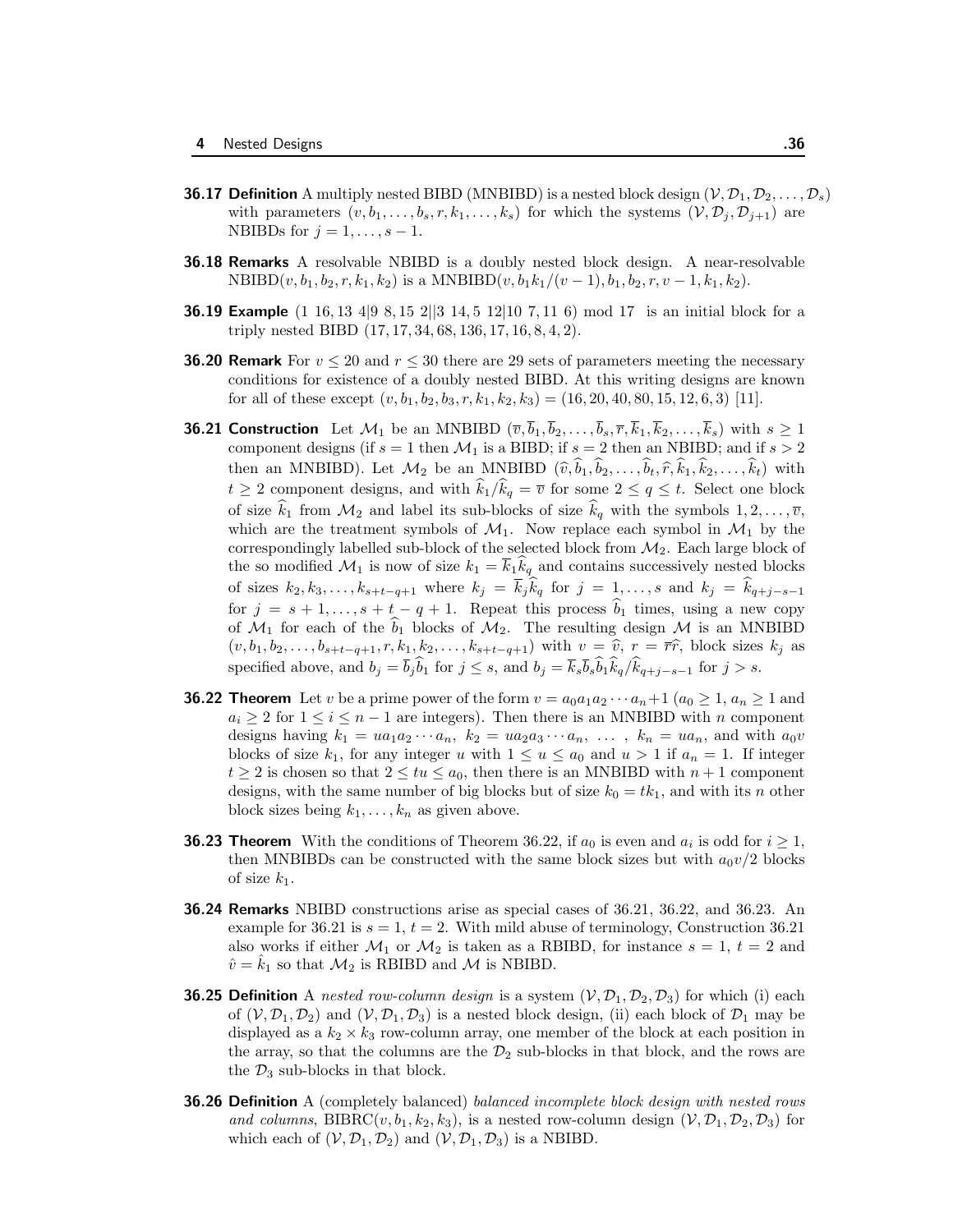**36.27 Example** A BIBRC for five symbols in ten  $2 \times 2$  nesting blocks.

| $\boxed{1\ 2}\ \boxed{2\ 3}\ \boxed{3\ 4}\ \boxed{4\ 5}\ \boxed{5\ 1}\ \boxed{1\ 3}\ \boxed{2\ 4}\ \boxed{3\ 5}\ \boxed{4\ 1}\ \boxed{5\ 2}$ |  |  |  |  |  |  |  |  |  |  |  |  |  |  |
|----------------------------------------------------------------------------------------------------------------------------------------------|--|--|--|--|--|--|--|--|--|--|--|--|--|--|
| $\boxed{3 4}$ $\boxed{4 5}$ $\boxed{5 1}$ $\boxed{1 2}$ $\boxed{2 3}$ $\boxed{2 4}$ $\boxed{3 5}$ $\boxed{4 1}$ $\boxed{5 2}$ $\boxed{1 3}$  |  |  |  |  |  |  |  |  |  |  |  |  |  |  |

**36.28 Example** A BIBRC for ten symbols in thirty  $2 \times 3$  nesting blocks. Initial blocks (mod 10) are

| $\mathsf{I}$<br>г. |  |  |  |  |  |
|--------------------|--|--|--|--|--|

- **36.29 Remark** If  $k_2 = k_3$  then a nested row-column design is a BIBRC if  $(\mathcal{V}, \mathcal{D}_1)$  and  $(V, \mathcal{D}_2 \cup \mathcal{D}_3)$  are BIBDs, loosening the complete balance requirement that  $(V, \mathcal{D}_2)$  and  $(V, \mathcal{D}_3)$  are individually BIBDs. An example is the first five blocks of Example 36.28. Further relaxations are explained in [8].
- **36.30 Theorem** If  $v = mpq + 1$  is a prime power and p and q are relatively prime, then initial nesting blocks for a BIBRC $(v, mv, sp, tq)$  are  $A_l = x^{\overline{l}-1}L \otimes M$  for  $l = 1, ..., m$ , where  $L_{s \times t} = (x^{i+j-2})_{i,j}, M_{p \times q} = (x^{[(i-1)q + (j-1)p]m})_{i,j}, s$  and t are integers with  $st \leq m$ , and x is a primitive element of  $GF_v$ . If m is even and pq is odd, then  $A_1, \ldots, A_{m/2}$ are intial nesting blocks for BIBRC $(v, mv/2, sp, tq)$
- **36.31 Theorem** Write  $x^{u_i} = 1 x^{2mi}$  where x is a primitive element of  $GF_v$  and  $v = 4tm + 1$ is a prime power. Let A be the addition table with row margin  $(x^0, x^{2m}, \ldots, x^{(4t-2)m})$ and column margin  $(x^m, x^{3m}, \ldots, x^{(4t-1)m})$ , and set  $A_l = x^{l-1}A$ . If  $u_i - u_j \neq m$ (mod 2m) for  $i, j = 1, ..., t$  then  $A_1, ..., A_m$  are initial nesting blocks for BIBRC(v, mv, 2t, 2t). Including 0 in each margin for A, if further  $u_i \neq m \pmod{2m}$  for  $i = 1, \ldots, t$  then  $A_1, \ldots, A_m$  are initial nesting blocks for BIBRC(v,  $mv, 2t + 1, 2t + 1$ ).
- **36.32 Definition** A bottom-stratum universally optimal nested row-column design, BNRC(v,  $b_1, k_2, k_3$ ), is a nested row-column design  $(\mathcal{V}, \mathcal{D}_1, \mathcal{D}_2, \mathcal{D}_3)$  for which (i)  $(\mathcal{V}, \mathcal{D}_2)$  is a BIBD or, more generally, a BBD, and (ii) the  $\mathcal{D}_3$  sub-blocks within any block of  $\mathcal{D}_1$  are identical as multi-sets.
- **36.33 Example** A BNRC with 4 symbols in nesting blocks of size  $2 \times 4$ .

|  | $\boxed{1 \mid 1 \mid 2 \mid 2}$ $\boxed{3 \mid 3 \mid 4 \mid 4}$ $\boxed{1 \mid 2 \mid 3 \mid 4}$ $\boxed{1 \mid 2 \mid 3 \mid 4}$ $\boxed{1 \mid 2 \mid 3 \mid 4}$ $\boxed{1 \mid 2 \mid 3 \mid 4}$ |  |  |  |  |  |  |  |  |  |  |  |  |  |
|--|-------------------------------------------------------------------------------------------------------------------------------------------------------------------------------------------------------|--|--|--|--|--|--|--|--|--|--|--|--|--|
|  |                                                                                                                                                                                                       |  |  |  |  |  |  |  |  |  |  |  |  |  |

- **36.34 Theorem** The existence of  $BNRC(v, b_1, k_2, k_{31})$  and  $BNRC(v, b_1, k_2, k_{32})$  implies existence of  $BNRC(v, b_1, k_2, k_{31} + k_{32})$ . The existence of  $BNRC(v, b_1, k_2, k_3)$  for which  $b_1$  is a multiple of s implies existence of BNRC( $v, b_1/s, k_2, sk_3$ ). The column-wise juxtaposition of the nesting blocks of a BNRC into a  $k_2 \times b_1 k_3$  array is a row-regular GYD.
- **36.35 Theorem** If  $v = mq + 1$  is a prime power and  $2 \le p \le q$ , initial nesting blocks for a BNRC $(v, mv, p, q)$  are  $A_l = (x^{(i+j-2)m+l-1})_{ij}$  for  $l = 1, ..., m$  and x a primitive element of  $GF_v$ . If m is even and q is odd,  $A_1, \ldots, A_{m/2}$  generate BIBRC $(v, mv/2, p, q)$ .

#### 36.36 Remarks

- 1. BIBRCs and BNRCs are statistically optimal for competing models ([8]).
- 2. The necessary conditions for existence of these designs are those of the component BIBDs. The necessary conditions are sufficient for  $k_1 = 4$  ([2],[13]).